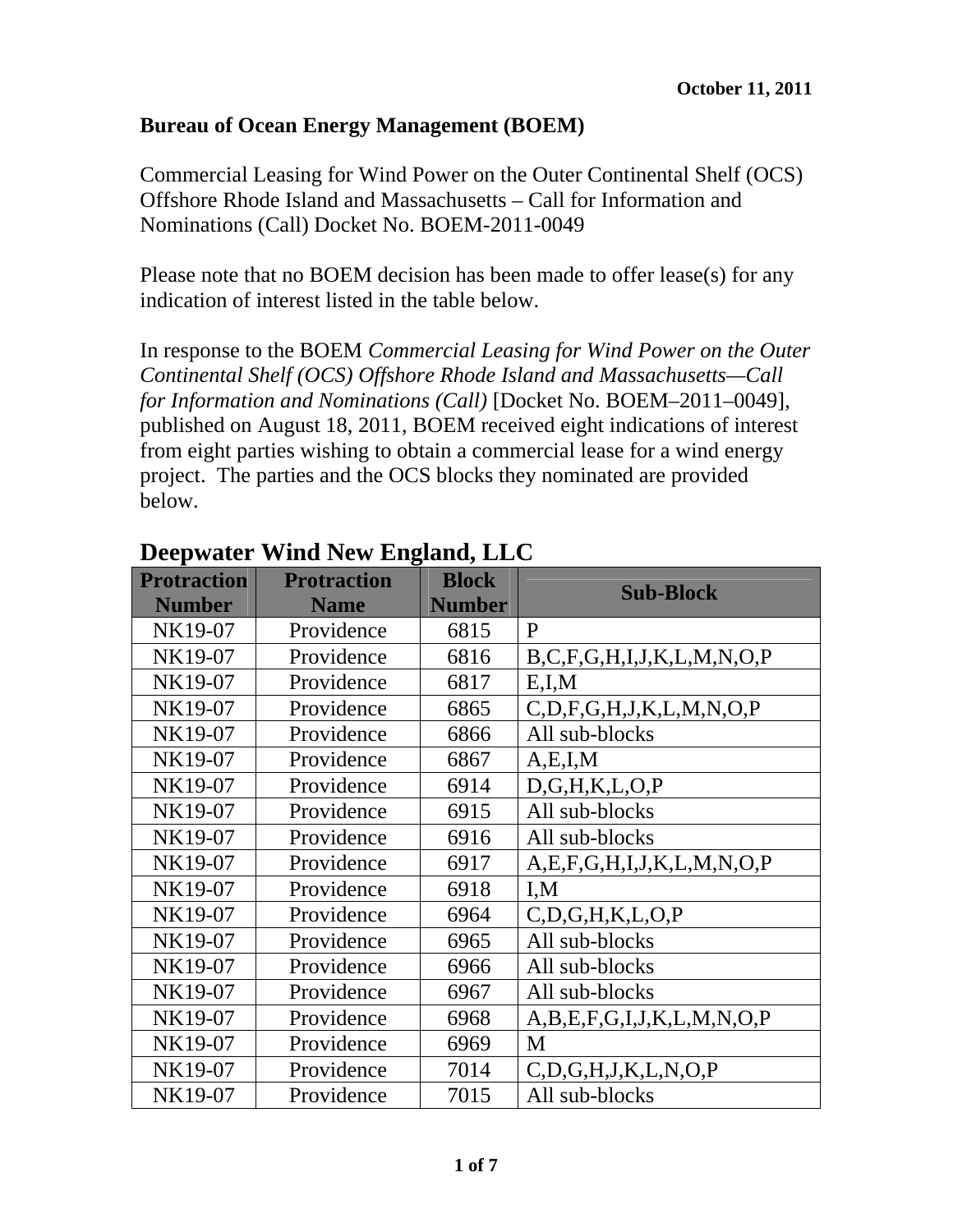| NK19-07 | Providence | 7016 | All sub-blocks                        |
|---------|------------|------|---------------------------------------|
| NK19-07 | Providence | 7017 | All sub-blocks                        |
| NK19-07 | Providence | 7018 | All sub-blocks                        |
| NK19-07 | Providence | 7019 | A, B, E, F, G, I, J, K, L, M, N, O, P |
| NK19-07 | Providence | 7020 | I, J, M, N, O                         |
| NK19-07 | Providence | 7064 | All sub-blocks                        |
| NK19-07 | Providence | 7065 | All sub-blocks                        |
| NK19-07 | Providence | 7066 | All sub-blocks                        |
| NK19-07 | Providence | 7067 | All sub-blocks                        |
| NK19-07 | Providence | 7068 | All sub-blocks                        |
| NK19-07 | Providence | 7069 | All sub-blocks                        |
| NK19-07 | Providence | 7070 | All sub-blocks                        |
| NK19-07 | Providence | 7114 | All sub-blocks                        |
| NK19-07 | Providence | 7115 | All sub-blocks                        |
| NK19-07 | Providence | 7116 | All sub-blocks                        |
| NK19-07 | Providence | 7117 | All sub-blocks                        |

## **Energy Management, Inc.**

| <b>Protraction</b><br><b>Number</b> | <b>Protraction</b><br><b>Name</b> | <b>Block</b><br><b>Number</b> | <b>Sub-Block</b>                              |
|-------------------------------------|-----------------------------------|-------------------------------|-----------------------------------------------|
| NK19-07                             | Providence                        | 6914                          | K, L, O, P                                    |
| NK19-07                             | Providence                        | 6915                          | I, J, K, L, M, N, O, P                        |
| NK19-07                             | Providence                        | 6916                          | All sub-blocks                                |
| NK19-07                             | Providence                        | 6917                          | A, E, F, G, H, I, J, K, L, M, N, O, P         |
| NK19-07                             | Providence                        | 6918                          | $B, C, D, E, F, G, H, I, J, K, L, M, N, O, P$ |
| NK19-07                             | Providence                        | 6919                          | All sub-blocks                                |
| NK19-07                             | Providence                        | 6964                          | C, D, G, H, K, L, O, P                        |
| NK19-07                             | Providence                        | 6965                          | All sub-blocks                                |
| NK19-07                             | Providence                        | 6966                          | All sub-blocks                                |
| NK19-07                             | Providence                        | 6967                          | All sub-blocks                                |
| NK19-07                             | Providence                        | 6968                          | All sub-blocks                                |
| NK19-07                             | Providence                        | 6969                          | A,B,C,D,E,F,G,H,I,J,K,L,M,N                   |
| NK19-07                             | Providence                        | 6970                          | A,B,C,D,E,F,G,H,I,J,K,L                       |
| NK19-07                             | Providence                        | 6971                          | A, B, C, D, E, F, G, H                        |
| NK19-07                             | Providence                        | 7015                          | A, B, C, D, E, F, G, H                        |
| NK19-07                             | Providence                        | 7016                          | A, B, C, D, E, F, G, H                        |
| NK19-07                             | Providence                        | 7017                          | All sub-blocks                                |
| NK19-07                             | Providence                        | 7018                          | All sub-blocks                                |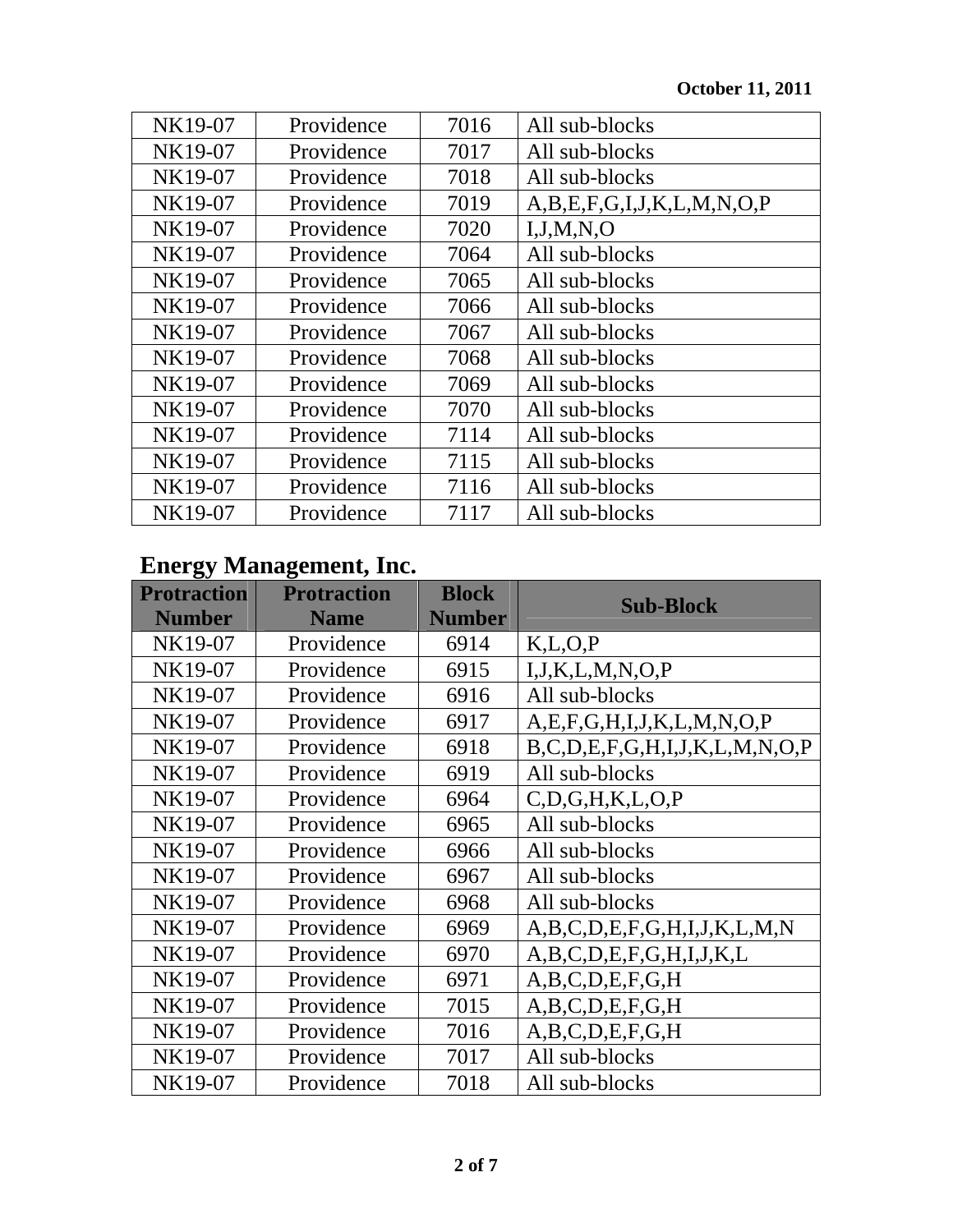| NK19-07 | Providence | A, B, E, F, I, J, M, N |
|---------|------------|------------------------|

**enXco** 

| <b>Protraction</b> | <b>Protraction</b> | <b>Block</b>  | <b>Sub-Block</b>                              |
|--------------------|--------------------|---------------|-----------------------------------------------|
| <b>Number</b>      | <b>Name</b>        | <b>Number</b> |                                               |
| NK19-07            | Providence         | 6764          | A,B,E                                         |
| NK19-07            | Providence         | 6766          | L, O, P                                       |
| NK19-07            | Providence         | 6815          | $\mathbf{P}$                                  |
| NK19-07            | Providence         | 6816          | $B, C, D, F, G, H, I, J, K, L, M, N, O, P$    |
| NK19-07            | Providence         | 6817          | All sub-blocks                                |
| NK19-07            | Providence         | 6865          | C, D, F, G, H, J, K, L, M, N, O, P            |
| NK19-07            | Providence         | 6866          | All sub-blocks                                |
| NK19-07            | Providence         | 6867          | A,B,C,D,E,I,M                                 |
| NK19-07            | Providence         | 6914          | D, G, H, K, L, O, P                           |
| NK19-07            | Providence         | 6915          | All sub-blocks                                |
| NK19-07            | Providence         | 6916          | All sub-blocks                                |
| NK19-07            | Providence         | 6917          | A, E, F, G, H, I, J, K, L, M, N, O, P         |
| NK19-07            | Providence         | 6918          | $B, C, D, E, F, G, H, I, J, K, L, M, N, O, P$ |
| NK19-07            | Providence         | 6919          | All sub-blocks                                |
| NK19-07            | Providence         | 6964          | C, D, G, H, K, L, O, P                        |
| NK19-07            | Providence         | 6965          | All sub-blocks                                |
| NK19-07            | Providence         | 6966          | All sub-blocks                                |
| NK19-07            | Providence         | 6967          | All sub-blocks                                |
| NK19-07            | Providence         | 6968          | All sub-blocks                                |
| NK19-07            | Providence         | 6969          | All sub-blocks                                |
| NK19-07            | Providence         | 6970          | All sub-blocks                                |
| NK19-07            | Providence         | 6971          | All sub-blocks                                |
| NK19-07            | Providence         | 7014          | C, D, G, H, J, K, L, N, O, P                  |
| NK19-07            | Providence         | 7015          | All sub-blocks                                |
| NK19-07            | Providence         | 7016          | All sub-blocks                                |
| NK19-07            | Providence         | 7017          | All sub-blocks                                |
| NK19-07            | Providence         | 7018          | All sub-blocks                                |
| NK19-07            | Providence         | 7019          | All sub-blocks                                |
| NK19-07            | Providence         | 7020          | All sub-blocks                                |
| NK19-07            | Providence         | 7021          | All sub-blocks                                |

## **Fishermen's Energy, LLC**

| ______________     |                    |       |                  |
|--------------------|--------------------|-------|------------------|
| <b>Protraction</b> | <b>Protraction</b> | Block | <b>Sub-Block</b> |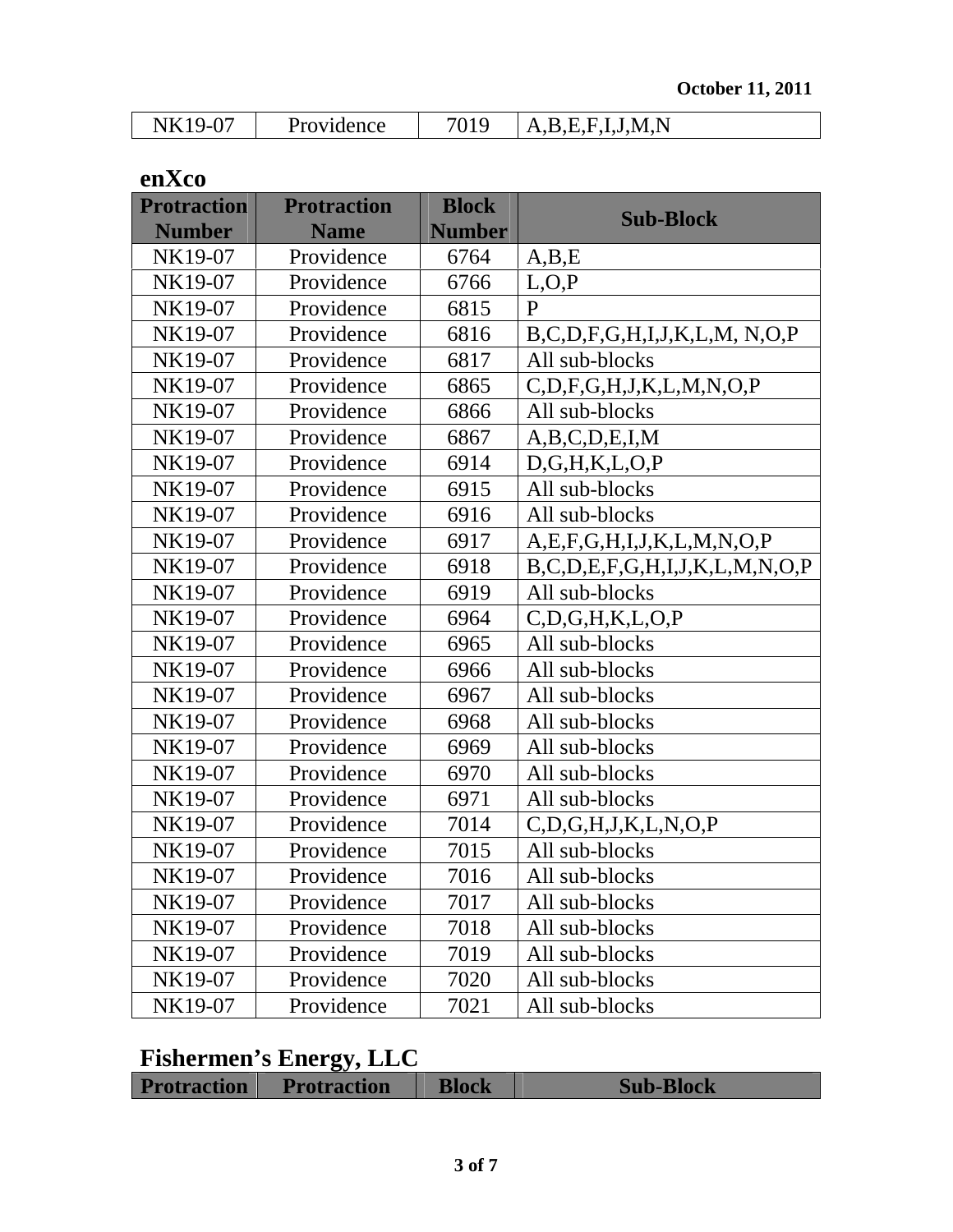| <b>Number</b> | <b>Name</b> | <b>Number</b> |                                               |
|---------------|-------------|---------------|-----------------------------------------------|
| NK19-07       | Providence  | 6815          | $\mathbf{P}$                                  |
| NK19-07       | Providence  | 6816          | $B, C, D, F, G, H, I, J, K, L, M, N, O, P$    |
| NK19-07       | Providence  | 6817          | All sub-blocks                                |
| NK19-07       | Providence  | 6865          | C, D, F, G, H, J, K, L, M, N, O, P            |
| NK19-07       | Providence  | 6866          | All sub-blocks                                |
| NK19-07       | Providence  | 6867          | A,B,C,D,E,I,M                                 |
| NK19-07       | Providence  | 6914          | D,G,H,K,L,O,P                                 |
| NK19-07       | Providence  | 6915          | All sub-blocks                                |
| NK19-07       | Providence  | 6916          | All sub-blocks                                |
| NK19-07       | Providence  | 6917          | A, E, F, G, H, I, J, K, L, M, N, O, P         |
| NK19-07       | Providence  | 6918          | $B, C, D, E, F, G, H, I, J, K, L, M, N, O, P$ |
| NK19-07       | Providence  | 6964          | C, D, G, H, L                                 |
| NK19-07       | Providence  | 6965          | All sub-blocks                                |
| NK19-07       | Providence  | 6966          | All sub-blocks                                |
| NK19-07       | Providence  | 6967          | All sub-blocks                                |
| NK19-07       | Providence  | 6968          | All sub-blocks                                |
| NK19-07       | Providence  | 6969          | All sub-blocks                                |
| NK19-07       | Providence  | 6970          | All sub-blocks                                |
| NK19-07       | Providence  | 6971          | A,B,C,D,E,F,G,H,I,J,K,L,M,N,O                 |
| NK19-07       | Providence  | 7015          | B, C, D, F, G, H                              |
| NK19-07       | Providence  | 7016          | A,B,C,D,E,F,G,H,J,K,L                         |
| NK19-07       | Providence  | 7017          | All sub-blocks                                |
| NK19-07       | Providence  | 7018          | All sub-blocks                                |
| NK19-07       | Providence  | 7019          | A,B,C,D,E,F,G,H,I,J,K,L,M,N                   |
| NK19-07       | Providence  | 7020          | A,B,C,D,E,F,I,J,N                             |
| NK19-07       | Providence  | 7021          | A,B                                           |

# **Iberdrola Renewables Inc.**

| <b>Protraction</b> | <b>Protraction</b> | <b>Block</b>  | <b>Sub-Block</b>                           |
|--------------------|--------------------|---------------|--------------------------------------------|
| <b>Number</b>      | <b>Name</b>        | <b>Number</b> |                                            |
| NK19-07            | Providence         | 6766          | L, O, P                                    |
| NK19-07            | Providence         | 6815          | P                                          |
| NK19-07            | Providence         | 6816          | $B, C, D, F, G, H, I, J, K, L, M, N, O, P$ |
| NK19-07            | Providence         | 6817          | All sub-blocks                             |
| NK19-07            | Providence         | 6865          | C, D, F, G, H, J, K, L, M, N, O, P         |
| NK19-07            | Providence         | 6866          | All sub-blocks                             |
| NK19-07            | Providence         | 6867          | A, B, C, D, E, I, M                        |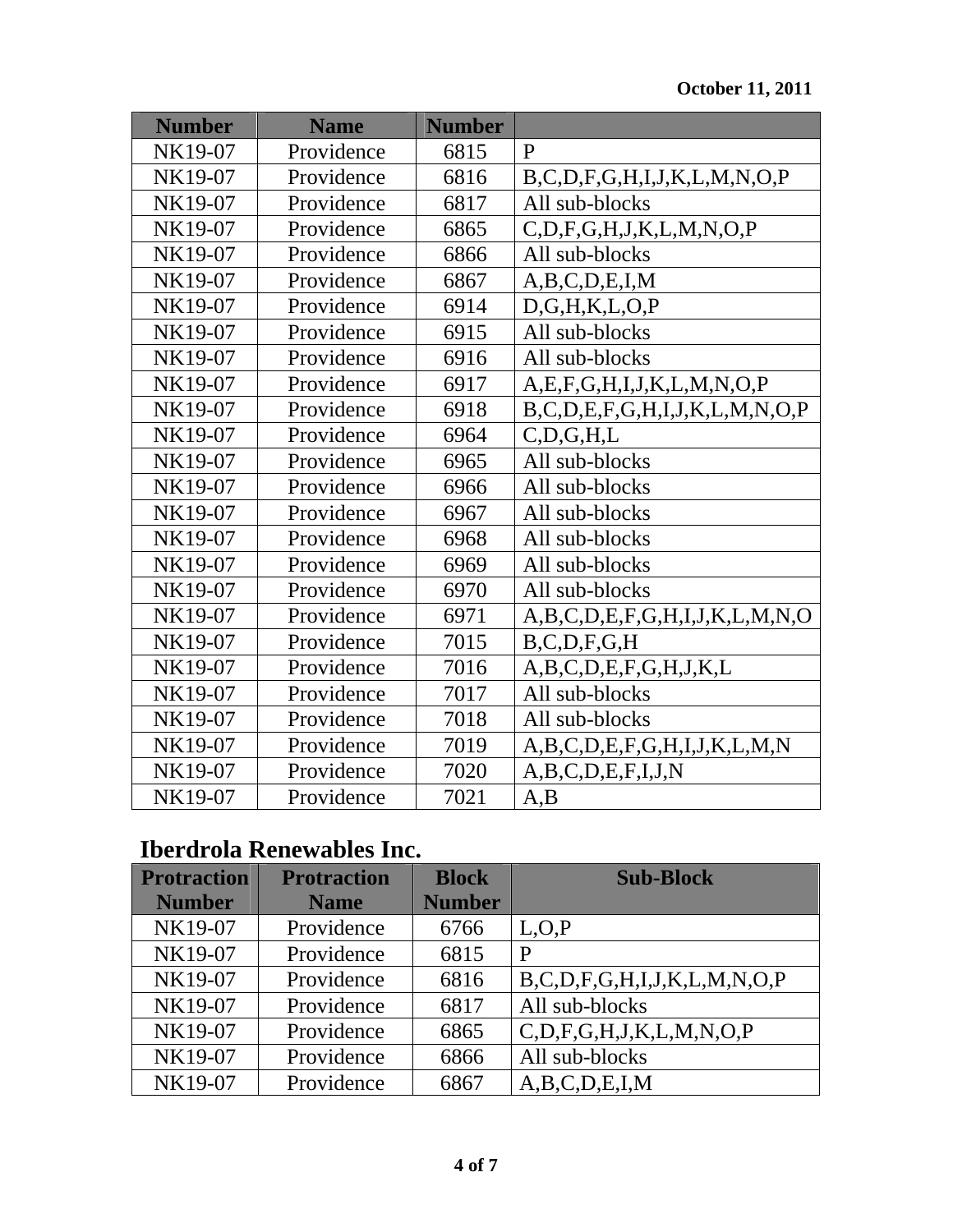| NK19-07 | Providence | 6914 | D, G, H, K, L, O, P                           |
|---------|------------|------|-----------------------------------------------|
| NK19-07 | Providence | 6915 | All sub-blocks                                |
| NK19-07 | Providence | 6916 | All sub-blocks                                |
| NK19-07 | Providence | 6917 | A, E, F, G, H, I, J, K, L, M, N, O, P         |
| NK19-07 | Providence | 6918 | $B, C, D, E, F, G, H, I, J, K, L, M, N, O, P$ |
| NK19-07 | Providence | 6919 | All sub-blocks                                |
| NK19-07 | Providence | 6966 | All sub-blocks                                |
| NK19-07 | Providence | 6967 | All sub-blocks                                |
| NK19-07 | Providence | 6968 | All sub-blocks                                |
| NK19-07 | Providence | 6969 | All sub-blocks                                |
| NK19-07 | Providence | 6970 | All sub-blocks                                |
| NK19-07 | Providence | 6971 | All sub-blocks                                |
| NK19-07 | Providence | 7017 | All sub-blocks                                |
| NK19-07 | Providence | 7018 | All sub-blocks                                |
| NK19-07 | Providence | 7019 | All sub-blocks                                |
| NK19-07 | Providence | 7020 | All sub-blocks                                |
| NK19-07 | Providence | 7021 | All sub-blocks                                |
| NK19-07 | Providence | 7068 | All sub-blocks                                |
| NK19-07 | Providence | 7069 | All sub-blocks                                |
| NK19-07 | Providence | 7070 | All sub-blocks                                |
| NK19-07 | Providence | 7071 | All sub-blocks                                |

## **Mainstream Renewable Power**

| <b>Protraction</b> | <b>Protraction</b> | <b>Block</b>  | <b>Sub-Block</b> |
|--------------------|--------------------|---------------|------------------|
| <b>Number</b>      | <b>Name</b>        | <b>Number</b> |                  |
| NK19-07            | Providence         | 6816          | H,K,L,N,O,P      |
| NK19-07            | Providence         | 6817          | All sub-blocks   |
| NK19-07            | Providence         | 6865          | H,K,L,O,P        |
| NK19-07            | Providence         | 6866          | All sub-blocks   |
| NK19-07            | Providence         | 6915          | All sub-blocks   |
| NK19-07            | Providence         | 6916          | All sub-blocks   |
| NK19-07            | Providence         | 6965          | All sub-blocks   |
| NK19-07            | Providence         | 6966          | All sub-blocks   |
| NK19-07            | Providence         | 6970          | All sub-blocks   |
| NK19-07            | Providence         | 6971          | All sub-blocks   |
| NK19-07            | Providence         | 7015          | All sub-blocks   |
| NK19-07            | Providence         | 7016          | All sub-blocks   |
| NK19-07            | Providence         | 7018          | All sub-blocks   |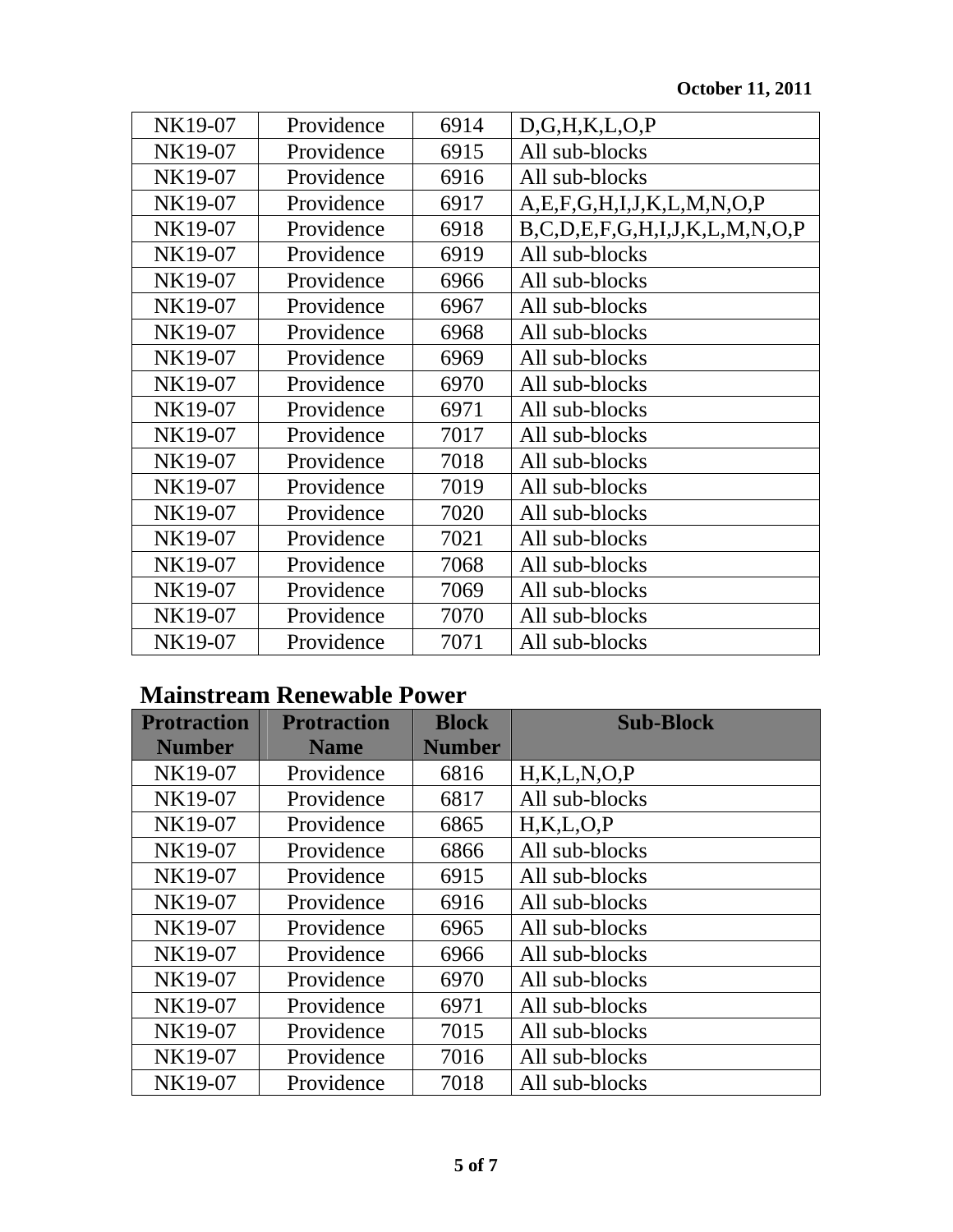| NK19-07 | Providence | 7019 | All sub-blocks |
|---------|------------|------|----------------|
| NK19-07 | Providence | 7020 | All sub-blocks |
| NK19-07 | Providence | 7021 | All sub-blocks |
| NK19-07 | Providence | 7065 | All sub-blocks |
| NK19-07 | Providence | 7066 | All sub-blocks |
| NK19-07 | Providence | 7068 | All sub-blocks |
| NK19-07 | Providence | 7069 | All sub-blocks |
| NK19-07 | Providence | 7070 | All sub-blocks |

## **Neptune Wind LLC**

| <b>Protraction</b> | <b>Protraction</b> | <b>Block</b>  | <b>Sub-Block</b>                              |
|--------------------|--------------------|---------------|-----------------------------------------------|
| <b>Number</b>      | <b>Name</b>        | <b>Number</b> |                                               |
| NK19-07            | Providence         | 6764          | A,B,E                                         |
| NK19-07            | Providence         | 6766          | L, O, P                                       |
| NK19-07            | Providence         | 6917          | A, E, F, G, H, I, J, K, L, M, N, O, P         |
| NK19-07            | Providence         | 6918          | $B, C, D, E, F, G, H, I, J, K, L, M, N, O, P$ |
| NK19-07            | Providence         | 6918          | A,B,E                                         |
| NK19-07            | Providence         | 6919          | All sub-blocks                                |
| NK19-07            | Providence         | 6967          | All sub-blocks                                |
| NK19-07            | Providence         | 6968          | All sub-blocks                                |
| NK19-07            | Providence         | 6969          | All sub-blocks                                |
| NK19-07            | Providence         | 6970          | All sub-blocks                                |
| NK19-07            | Providence         | 6971          | All sub-blocks                                |
| NK19-07            | Providence         | 7018          | All sub-blocks                                |
| NK19-07            | Providence         | 7019          | All sub-blocks                                |
| NK19-07            | Providence         | 7020          | All sub-blocks                                |
| NK19-07            | Providence         | 7021          | All sub-blocks                                |

## **US Wind, Inc.**

| <b>Protraction</b> | <b>Protraction</b> | <b>Block</b>  | <b>Sub-Block</b>                           |
|--------------------|--------------------|---------------|--------------------------------------------|
| <b>Number</b>      | <b>Name</b>        | <b>Number</b> |                                            |
| NK19-07            | Providence         | 6866          | $\Omega$                                   |
| NK19-07            | Providence         | 6914          | O.P                                        |
| NK19-07            | Providence         | 6915          | I, J, K, M, N, O, P                        |
| NK19-07            | Providence         | 6916          | B, C, D, G, H, L, O, P                     |
| NK19-07            | Providence         | 6917          | E, F, G, H, I, J, K, L, M, N, O, P         |
| NK19-07            | Providence         | 6918          | $B, C, E, F, G, H, I, J, K, L, M, N, O, P$ |
| NK19-07            | Providence         | 6919          | All sub-blocks                             |